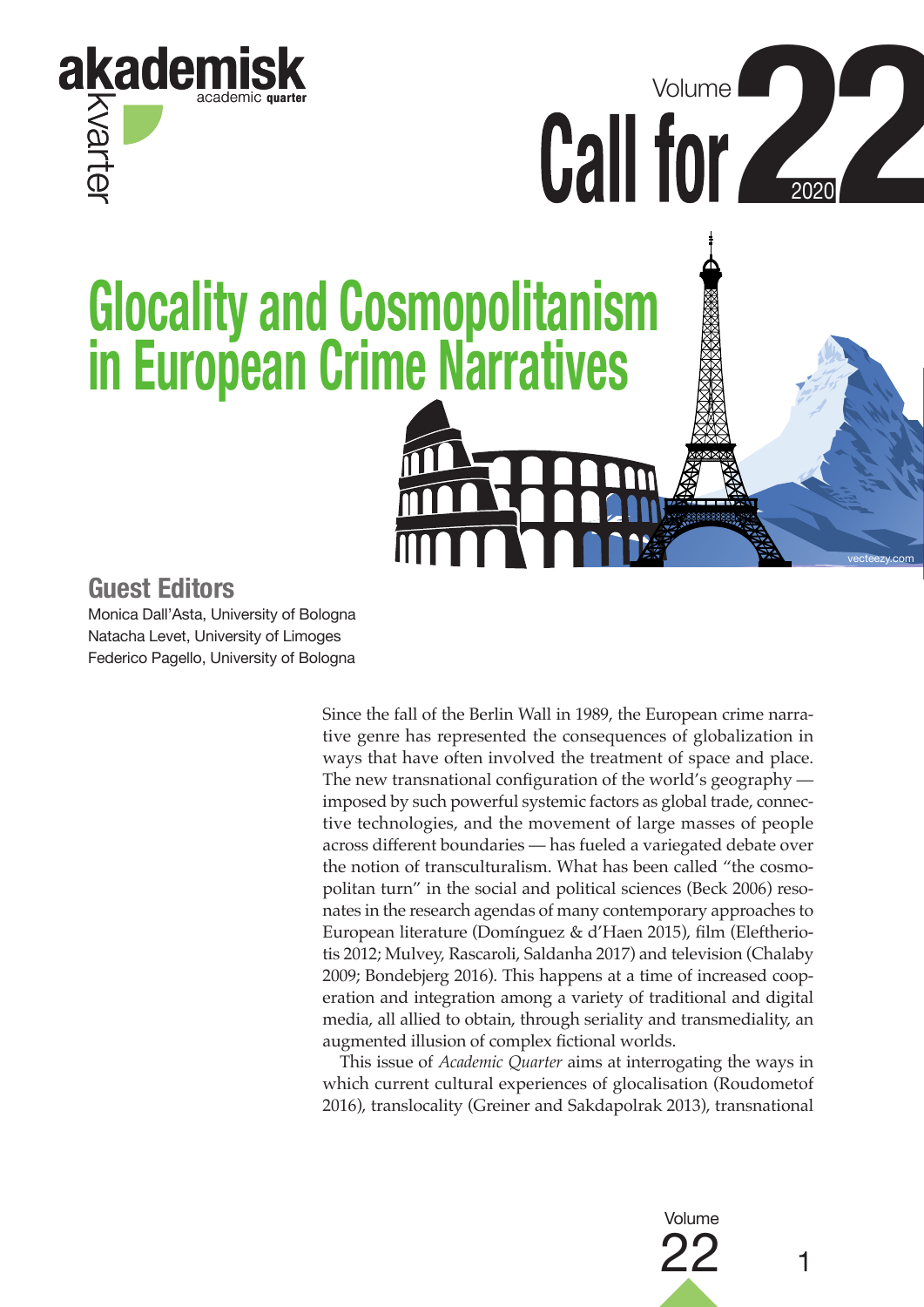



mobility and cosmopolitan networking have affected both placespecific production cultures and genre-specific representations of space and place in contemporary European crime novels, films and television series. We welcome proposals from different methodological perspectives that interrogate the intersection of local, national, regional and supranational agencies, cultures and identities in the creation of popular crime stories. Contributors should be aware of the post-Kantian, post-national/postcolonial frame (Mellino 2005) that forms the context for contemporary definitions of "critical cosmopolitanism" (Delanty 2006; Rumford 2008) and "critical transculturalism" (Kraidy 2005). At the same time, we welcome proposals focusing on the representation of Europe, European geography, European landscapes and European architecture.

A few general questions may be asked. Are we to conceive of cosmopolitanism and the process of European transculturation exclusively as unifying factors, fostering the generation of a shared and uniform transnational identity? Or should we better acknowledge the existence of a whole variety of European transcultural identities, expressed in different writing and audio-visual styles, characteristic narrative models, and place-specific production cultures? Should hybridization and transculturation be assumed as markers and powerful drivers of cultural homologation? Or rather, is the opposite true, namely that cultural hybridization entails a growing differentiation of narrative forms and styles, content and formats, thus contributing to the emergence of a post-national assemblage of multiple cosmopolitan identities?

Contributors must propose articles focusing on the post-1989 period in relation to topics involving a consideration of the treatment of space and place.

Possible topics include, but are not limited to, the following:

- Local thrillers in a glocal perspective
- Borders, borderlands, border-crossing and the migrant experience of space
- Crime narratives, tourism and location branding
- The consumption of foreign crime narratives as virtual journey
- Transcultural identities of European Noir: the Nordic and Mediterranean variants, and beyond
- Language, dialect, idiom and the sense of place

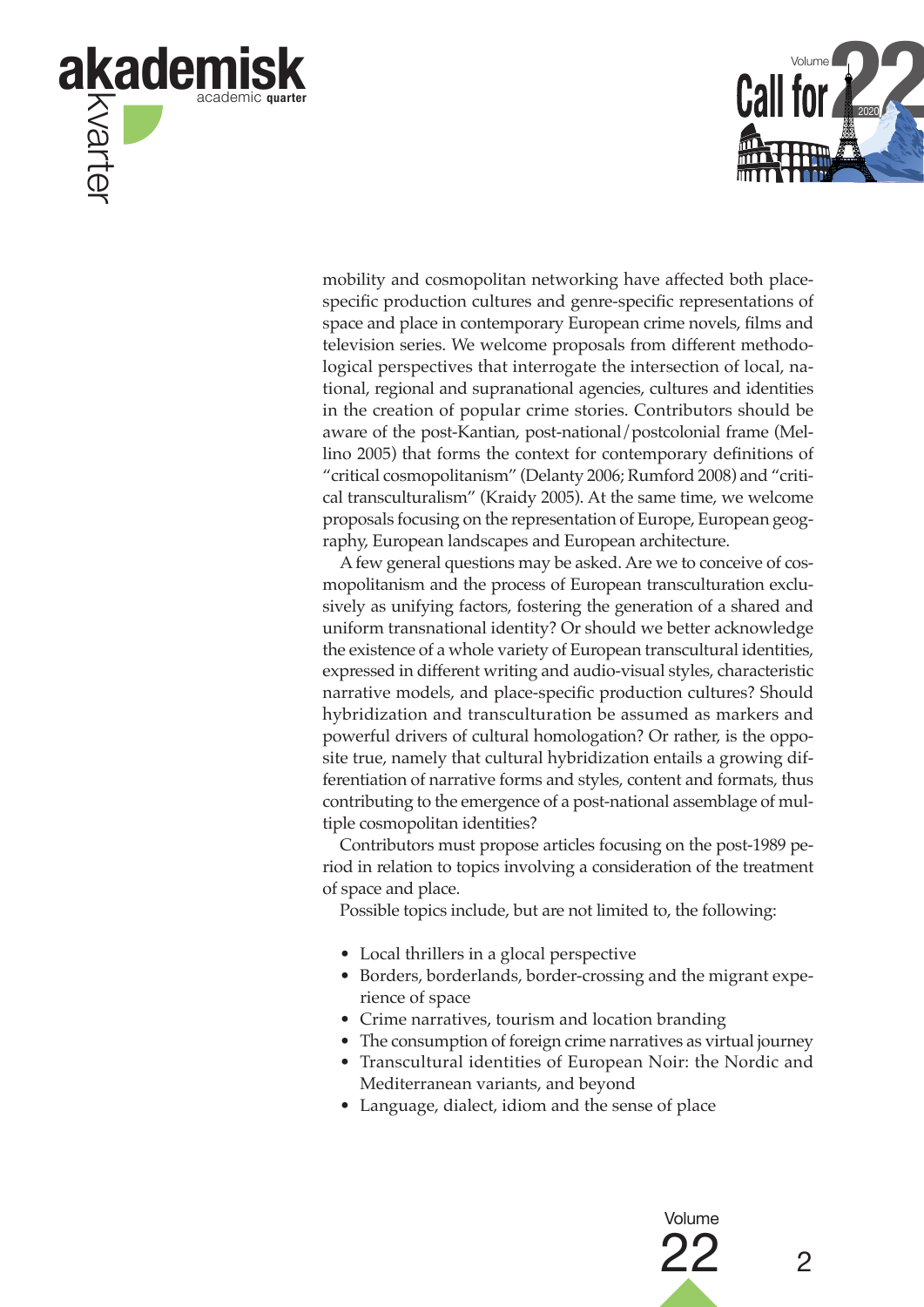



- Hybridity and cosmopolitan audio-visual styles
- Cosmopolitan authors and producers
- Production strategies and cosmopolitan networking
- The theme of locality in the promotion and packaging of crime novels, films, and TV dramas
- The hybridity dilemma: toward homogeneity or increased differentiation? The case of Netflix Europe.
- Situated characters: cosmopolitan *habitus*, traveling detectives and transcultural encounters
- Transnational crime networks and geospatial mapping
- Eco-thrillers and the destruction of the European environment
- Common-places of European geography: port cities, islands, mountains, inland areas
- Place and glocal minorities
- Gendering and/or queering space between the public and the private spheres
- Crime and architecture
- Space and time in the chronotopes of European Noir

## **References**

Appiah, K. A. (2017). *Cosmopolitanisms*. NYU Press.

- Beck, U., and Grande, E. (2010). Varieties of second modernity: The cosmopolitan turn in social and political theory and research. *The British Journal of Sociology*, 61(3), 409-443.
- Beck, U. (2006). *The Cosmopolitan Vision*. Cambridge: Polity Press.
- Berg, W., and Éigeartaigh, A. N. (Eds.). (2010). *Exploring Transculturalism: a biographical approach*. Springer Science & Business Media.
- Bondebjerg, I. (2016). Transnational Europe: TV-drama, co-production networks and mediated cultural encounters. *Palgrave Communications*, *2*(1), 16034.
- Casanova, P. (2008). *La République mondiale des lettres* (1999). Paris, Éditions du Seuil, 43.
- Chalaby, J. K. (2009). *Transnational Television in Europe: Reconfiguring Global Communications Networks.* IB Tauris.
- Delanty, G. (2005). What does it mean to be a 'European'?. *Innovation: the European Journal of Social Science Research*, *18*(1), 11-22.

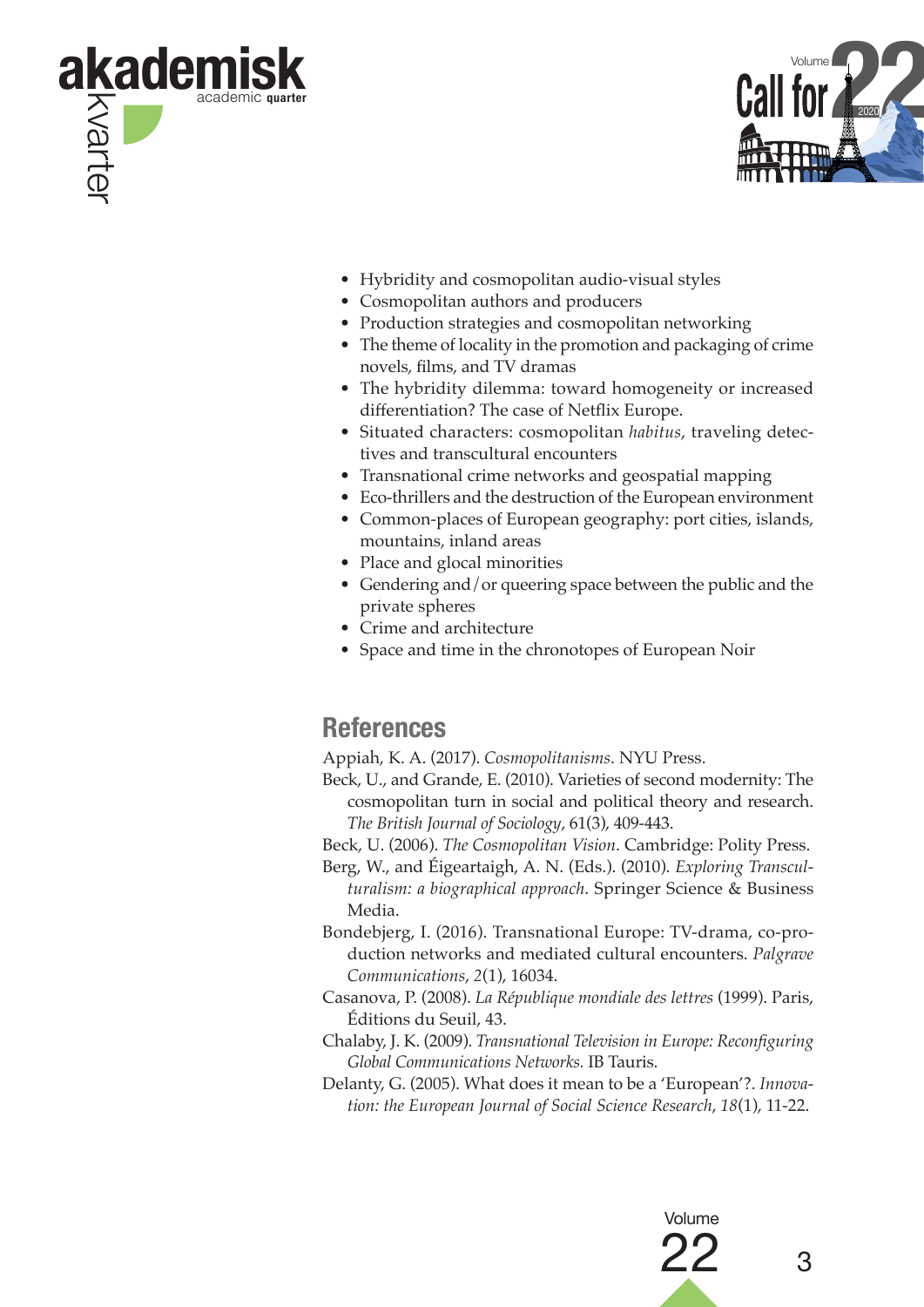



- Delanty, G. (2006). The cosmopolitan imagination: critical cosmopolitanism and social theory. *The British Journal of Sociology*, *57*(1), 25-47.
- Delanty, G. (2011). Cultural diversity, democracy and the prospects of cosmopolitanism: A theory of cultural encounters. *The British Journal of Sociology*, *62*(4), 633-656.

Delanty, G., and Rumford, C. (2005). *Rethinking Europe: Social theory and the implications of Europeanization*. London: Routledge.

- Domínguez, C., and d'Haen, T. (2015). *Cosmopolitanism and the Postnational: Literature and the New Europe*. Brill.
- Esser, A. (2007). Audiovisual content in Europe: Transnationalization and approximation. *Journal of Contemporary European Studies*, 15(2), 163-184.
- Greiner, C., & Sakdapolrak, P. (2013). Translocality: Concepts, applications and emerging research perspectives. *Geography Compass*, 7(5), 373-384.
- Eleftheriotis, D. (2012). The foreignness of Jules Dassin: Notes on cosmopolitan authorship. *Screen*, 53(4), 339-358.
- Hansen, K. T., and Waade, A. M. (2017). *Locating Nordic Noir*. Palgrave Macmillan.
- Kraidy, M. (2005). *Hybridity, or the Cultural Logic of Globalization*. Temple University Press.
- Lewis, J. (2002). From culturalism to transculturalism. *Iowa Journal of Cultural Studies*, *1*(1), 14-32.
- Mellino, M. (2005). *La critica postcoloniale: decolonizzazione, capitalismo e cosmopolitismo nei postcolonial studies*. Meltemi Editore srl.
- Mulvey, J., Rascaroli, L., Saldanha, H. (2017) For a Cosmopolitan Cinema – Editorial, *Alphaville: Journal of Film and Screen Media,*  14, 1–15
- Roudometof, V. (2016). *Glocalization: A Critical Introduction*. Routledge.
- Rumford, C. (2008). *Cosmopolitan Spaces: Europe, Globalization, Theory*. Routledge.
- Welsch, W. (1999). Transculturality: The puzzling form of cultures today. *Spaces of Culture: City, Nation, World*, *13*(7), 194-213.

22 <sup>4</sup>

Volume